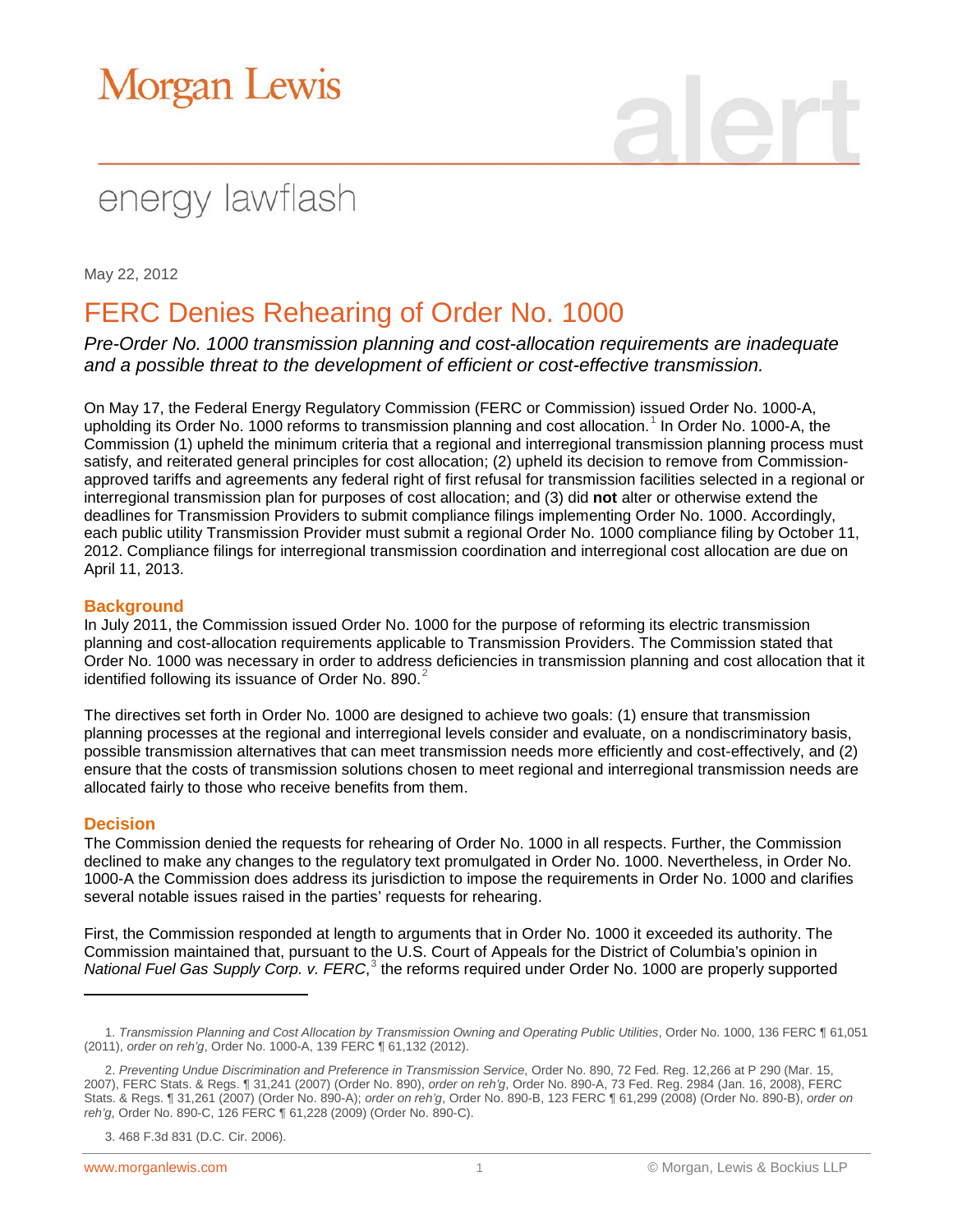### **Morgan Lewis**

because a theoretical threat exists that, absent the reforms, rates would otherwise become unjust, unreasonable, or unduly discriminatory. The Commission also explained that it does not view Section 202(a) of the Federal Power Act as precluding the Commission from requiring reforms with respect to regional and interregional transmission planning. The Commission noted that even though Section 202(a) specifies that "interconnection and coordination" of facilities should be voluntary, Section 202(a) was inapplicable because it referred to the coordination of facilities already in operation. As such, the Commission found that Section 202(a) does not encompass facilities that are not interconnected or operating and, therefore, does not prevent the Commission from issuing mandatory regulations in connection with planning transmission facilities that may or may not be developed, interconnected, and operational at a future point in time.

Second, the Commission clarified that nonpublic utility Transmission Providers are not required to join a transmission planning region and be subject to the allocation of costs associated with transmission development. To that end, Transmission Providers in each region are required to have a clear enrollment process that defines how entities make the choice to become part of a transmission region. If a nonpublic utility Transmission Provider does not elect to join a transmission planning region, the regional planning process is not required to plan for the needs of that nonpublic utility Transmission Provider any differently than it otherwise would plan for the needs of the customers of the Transmission Providers in that region.

Third, the Commission determined that, when establishing qualification criteria that must be satisfied by potential non-incumbent transmission developers in order to propose a project, a transmission planning region cannot require the potential non-incumbent developer to demonstrate that it either has, or can obtain, the state approvals necessary to operate in that state. The Commission determined that such a requirement would amount to an unreasonable barrier to entry, which the Commission is seeking to eliminate by mandating the removal of rights of first refusal from Transmission Providers' open access transmission tariffs (OATTs). However, if a transmission project is selected for inclusion in a regional transmission plan, the transmission developer is required to submit a development schedule that indicates the required steps necessary to develop and construct the facility. As part of the ongoing monitoring of the progress of the transmission project once it is selected, Transmission Providers in a transmission planning region must establish a date by which state approvals to construct must be achieved; that date must be tied to the date by which construction must begin in order to timely meet the need that the project is selected to address. If such steps have not been achieved by that date, then the Transmission Providers in a transmission planning region may remove the transmission project from the selected category and proceed with reevaluating the regional transmission plan to seek an alternative solution.

Fourth, the Commission stated that compliance filings submitted to implement Order No. 1000 must clearly explain how "benefits" and "beneficiaries" are defined for the purpose of determining how transmission development costs are to be allocated. The Commission stated that if a compliance filing is unclear on that matter, the Commission will address the issue in its review of the respective compliance filing.

#### **Implications**

In addition to the four issues mentioned above, Order No. 1000-A reiterates the majority of the Commission's determinations set forth in Order No. 1000. As noted above, the Commission did not alter the dates on which compliance with Order No. 1000 is required. As such, public utility Transmission Providers should note that compliance filings are still due on October 11, 2012, and April 11, 2013.

#### **Contacts**

If you have any questions or would like more information on the issues discussed in this LawFlash, please contact any of the following Morgan Lewis attorneys:

| Washington, D.C.  |           |
|-------------------|-----------|
| Glen S. Bernstein | 202.739.5 |
| Stephen M. Spina  | 202.739.5 |
| Levi McAllister   | 202.739.5 |
|                   |           |

igen S. Bernstein 202.73994<br>1958 generalische Supplike S. Spina 2020.700 generalistiscom<br>1958. [sspina@morganlewis.com](mailto:sspina@morganlewis.com) active Music Manualister 202.7 and the McAllister 202.7 and the McAllister 202.7 and the McAllister 202.5 and